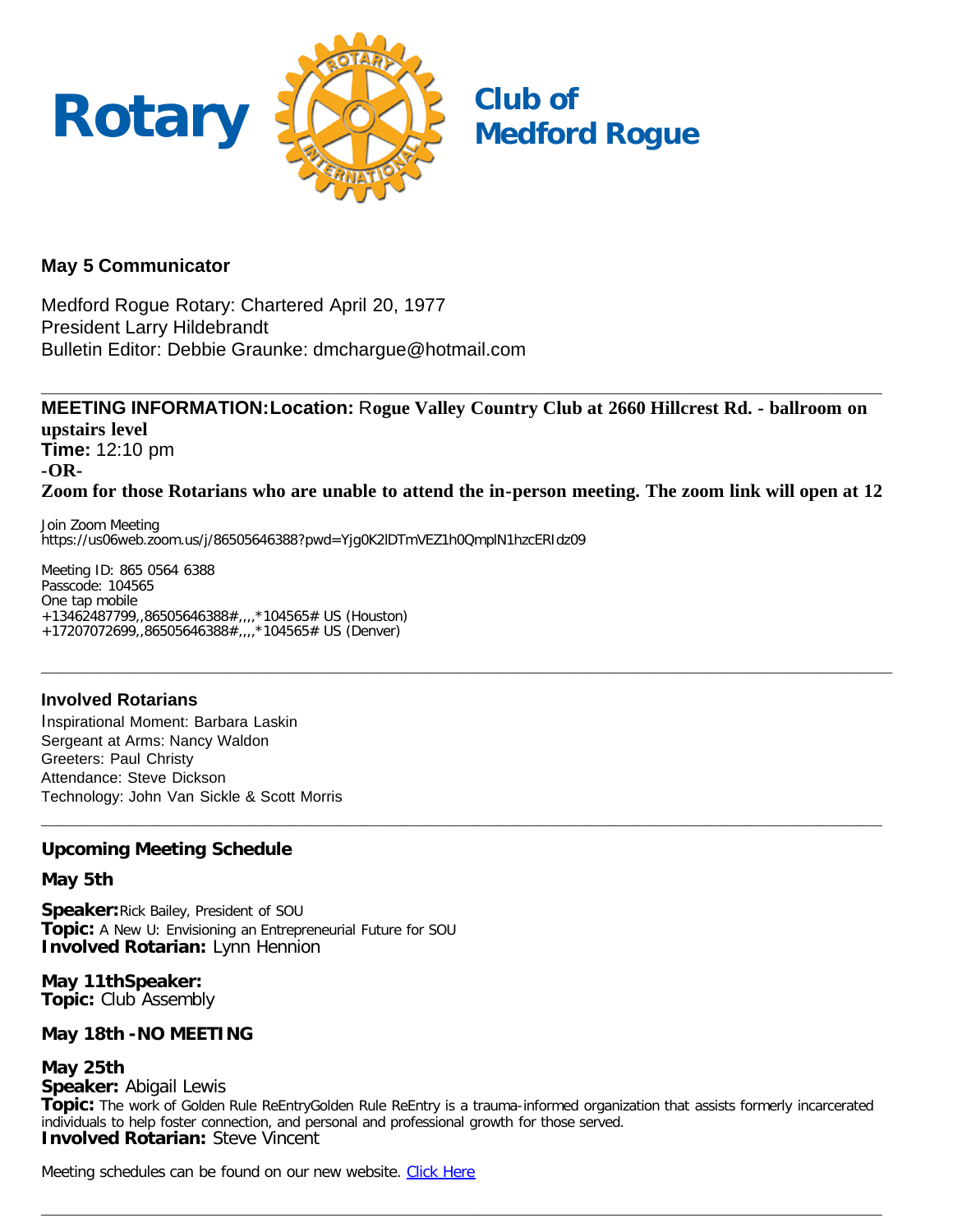## **Fellowship Events:**



#### **Saturday, May 14 – Thrift Store Date Night**

Bring your date to the first Rotary Thrift Store Date Night from 5:30-7:30 p.m. at Dunbar Farms, 2881 Hillcrest Road in Medford. PRIZES will be awarded!

Concept: On your honor, spend no more than \$20 at your favorite Thrift Store(s) to create the best overall outfit in one of the following 5 categories:

- 1. Bargain Bin (the most outfit pieces for the lowest price Kingsley ask for people to stand with wearing 5 items, 6 items . . . until 3-4 still standing; have them come on stage; winner chosen by crowd applause)
- 1. Star Athlete ("THE" highly skilled at any activity; showcase your favorite sport or athlete)
- 1. Prom King and/or Prom Queen (relive your high school days . . . or at least your high school dreams)
- 1. Oldie but Goodie (the one that takes you back in time)
- 1. Vegas Lot Lizard (a little sexy, a lot trashy, maybe even missing teeth . . . but still make-n rent)

#### Rules:

- 1. Spend no more than \$20 at your favorite Thrift Store(s).
- 1. Must buy the main clothing items dress/pants/skirt/shirt/sweater/jacket.
- 1. Any accessories also count in the budget hats/scarfs/ties/belts
- 1. Thrift Store clothing articles count only if we can see them (please use your own under garments).
- 1. Additional items not from a thrift store can be used but . . .
- 1. In case of a tie, the person with the most outfit pieces within the allotted budget from a thrift store wins.
- 1. We are out to shine in all our fabulous glory and make a statement throughout the night. Have fun making an extravagant outfit that will possibly be used as blackmail later in life.

Limited seating, bring your own chairs/blankets. Check out Dunbar Farms [menu here](mailto:https://www.dunbarfarms.com/menu) - beer, wine, non-alcoholic beverages, soup, salad, chef plates, wood-fired pizza and weekly special entrée.

RSVP to Kellie Hill [kellie@therightnutritionplan.com.](mailto:kellie@therightnutritionplan.com) Friends, family, and those too shy to dress up are welcome.

**Saturday, June 18th – Camp DeBoer** More information to follow- stay tuned

# **Volunteer Opportunities**

### **Rogue PowerPack Backpack Program:** You will have an opportunity to volunteer with not only our club members but members from other area clubs.

**\_\_\_\_\_\_\_\_\_\_\_\_\_\_\_\_\_\_\_\_\_\_\_\_\_\_\_\_\_\_\_\_\_\_\_\_\_\_\_\_\_\_\_\_\_\_\_\_\_\_\_\_\_\_\_\_\_\_\_\_\_\_\_\_\_\_\_\_\_\_\_\_\_\_\_\_\_\_\_\_\_**

ACCESS & Rogue Powerpack Program provides backpacks full of nutritious, child-friendly food to elementary school children who are receiving free breakfast or lunch at school during the week but are lacking adequate food at home over the weekend. Backpacks are filled every Friday from 9-11 to ensure they do not go hungry while away from school. There are also options to drive and deliver prepared sacks of food to different school routes. To SignUP on dates that work best for you, click this link: [https://signup.com/go/UhqfKmB.](https://signup.com/go/UhqfKmB)

For any questions, please contact Danette Moss at [dmoss@laclinicahealth.org.](mailto:dmoss@laclinicahealth.org)

#### **Signature fundraising event June 24-26 2022 Pickleball Tournament**

Our first tournament was a great success! The steering committee is already planning our next tournament. If you would like to join in the fun, we are looking for you! Please contact Cheryl Dyer @ [cherylddyer@yahoo.com](mailto:cherylddyer@yahoo.com) or Debbie Graunke @ [dmchargue@hotmail.com.](mailto:dmchargue@hotmail.com)

**\_\_\_\_\_\_\_\_\_\_\_\_\_\_\_\_\_\_\_\_\_\_\_\_\_\_\_\_\_\_\_\_\_\_\_\_\_\_\_\_\_\_\_\_\_\_\_\_\_\_\_\_\_\_\_\_\_\_\_\_\_\_\_\_\_\_\_\_\_\_\_\_\_\_\_\_\_\_\_\_\_**